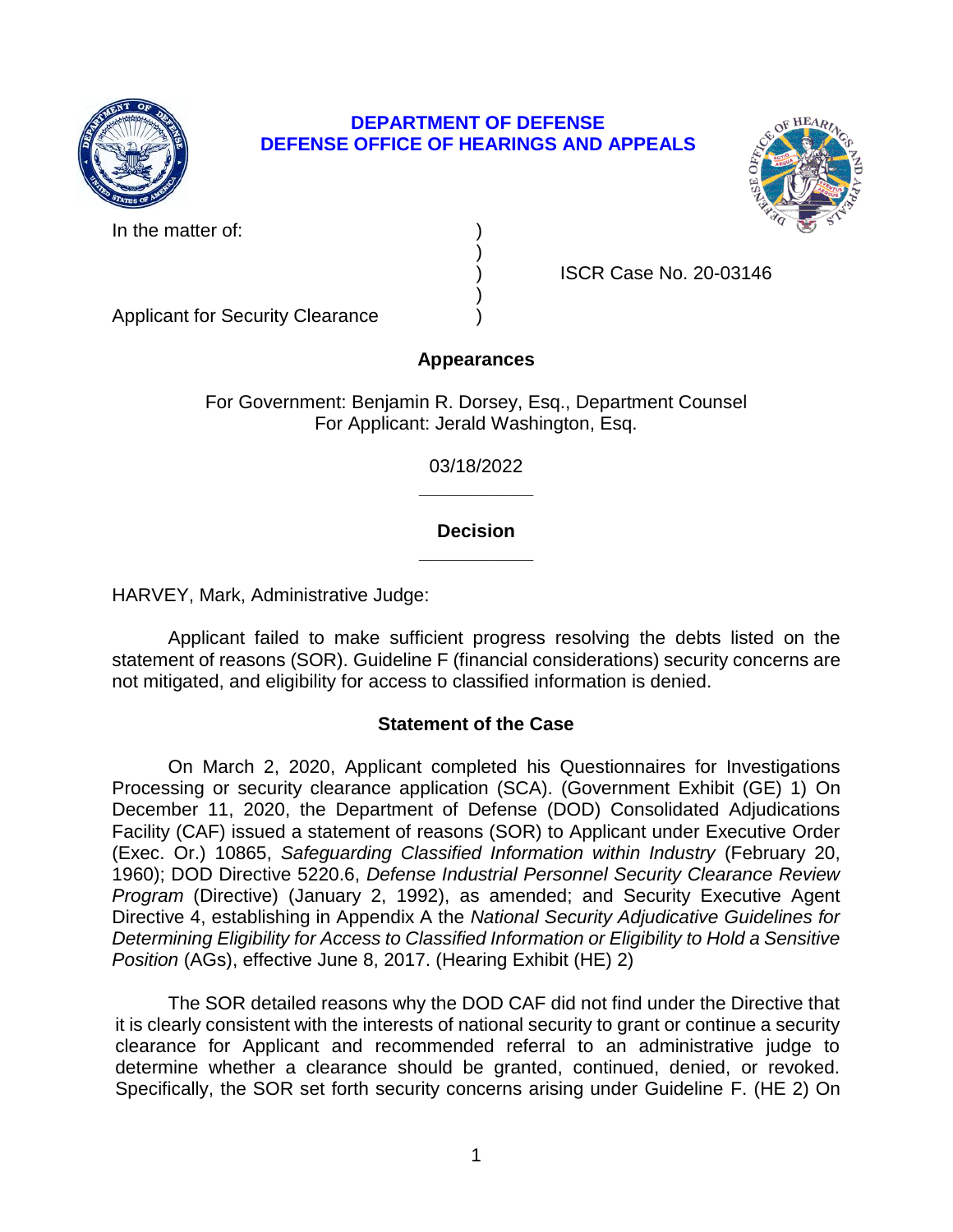December 21, 2020, Applicant provided his response to the SOR, and he requested a hearing. (HE 3)

 On March 18, 2021, Department Counsel was ready to proceed. On June 2, 2021, the case was assigned to another administrative judge. On October 28, 2021, the case was transferred to me for administrative reasons. On November 12, 2021, the Defense Office of Hearings and Appeals issued a Notice setting the hearing date for January 20, 2022. (*Id*.) His hearing was held as scheduled in the vicinity of Arlington, Virginia using the DOD Microsoft Teams video teleconference system. (*Id*.)

 During the hearing, Department Counsel offered three exhibits; Applicant offered 12 exhibits; and all proffered exhibits were admitted into evidence without objection. (Tr. 13-16; GE 1-GE 3; Applicant Exhibit (AE) A-AE L) DOHA received a copy of the transcript on January 28, 2022.

 Some details were excluded to protect Applicant's right to privacy. Specific information is available in the cited exhibits and transcript.

## **Findings of Fact**

 In Applicant's SOR response, he admitted the allegations in SOR ¶¶ 1.a through 1.h, and 1.j through 1.p. (HE 3) He provided some information about the current status of his debts: he disputed the debt in SOR ¶ 1.e; he did not admit or deny the debt in SOR ¶ 1.i; and he paid the debts in SOR ¶¶ 1.h, 1.k, 1.l, and 1.m. (*Id*.) He also provided mitigating information. (*Id*.) His admissions are accepted as findings of fact.

 Applicant is a 61-year-old account manager. (Tr. 17-18; GE 1) In 1979, he received an associate's degree in electronics. (Tr. 17, 33; GE 1 at 13) He attended college for three years. (Tr. 33) He married in 2002, and his two children are ages 12 and 17. (Tr. 17)

## **Financial Considerations**

 Applicant and his spouse were partners in the ownership and management of a limited liability corporation (LLC) from 2002 to 2018. (Tr. 19) His LLC sold items totaling about \$15,000,000 through Internet-based sales. (Tr. 19-20; SOR response) He has a patent and trade marks for various products. (SOR response; AE F) He and his spouse obtained multiple credit cards from 2003 to 2005, which he used to fund business operations. (Tr. 32) His LLC had financial problems beginning around 2012 to 2013 because of increased Internet advertising costs to such an extent that his LLC was losing money. (Tr. 19-20) He unsuccessfully tried several strategies to reduce costs. (Tr. 20-21) In 2018, Applicant and his spouse closed the LLC. (Tr. 21) Applicant contended the debts were the responsibility of the LLC and not his personal responsibility. (Tr. 56) He did not provide the contracts used to obtain the credit or other documentation showing the LLC was responsible for the debts, or that he was not responsible for the debts. (Tr. 58-59)

 Applicant's SOR alleges 16 delinquent debts totaling \$161,160 as follows: ¶ 1.a for \$30,429; ¶ 1.b for \$26,452; ¶ 1.c for \$26,075; ¶ 1.d for \$18,096; ¶ 1.e for \$16,395;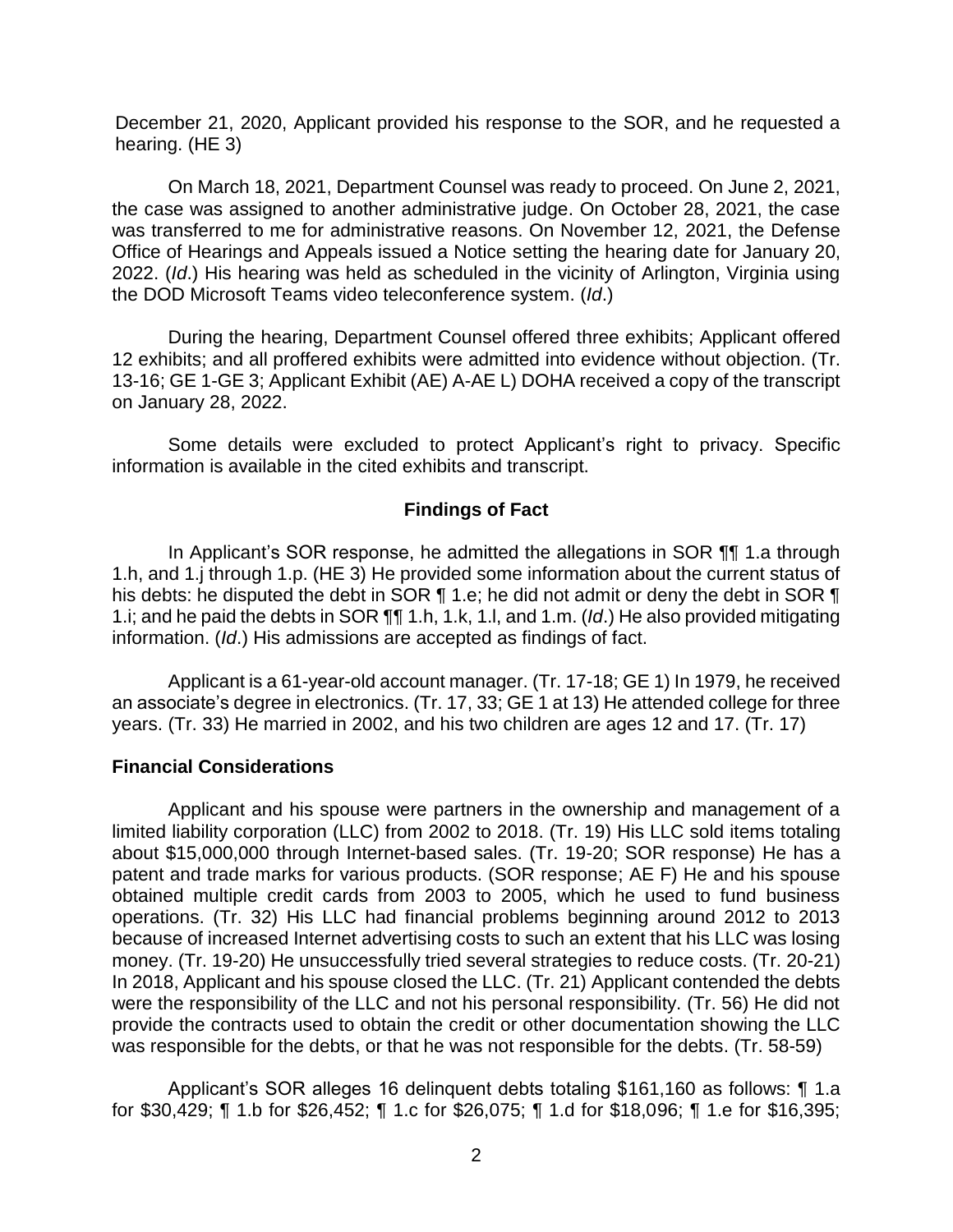¶ 1.f for \$12,030; ¶ 1.g for \$6,642; ¶ 1.h for \$4,803; ¶ 1.i for \$3,356; ¶ 1.j for \$3,338; ¶ 1.k for \$3,183; ¶ 1.l for \$3,026; 1.m for \$2,900; 1.n for \$2,019; 1.o for \$1,699; and 1.p for \$717. (HE 2) According to the SOR, the following debts are charged off: ¶ 1.a through ¶ 1.e; ¶ 1.h; ¶ 1.i; ¶ 1.l; ¶ 1.m; ¶ 1.o; and ¶ 1.p. The following SOR debts are in collections: ¶ 1.f; ¶ 1.g; ¶ 1.j; ¶ 1.k; and ¶ 1.n.

 Applicant used multiple credit cards and bank accounts to pay business expenses. (Tr. 23; SOR response) He discussed settlements with some creditors; however, they said he had to be in default a minimum of 120 days before they would negotiate a settlement with him. (Tr. 22, 56) When the LLC was closed, it had about \$874,000 in debt, and he was able to settle 60 to 70 percent of the debt. (Tr. 22, 29) He used a home equity loan for \$180,000 to pay some of the LLC-related debts. (SOR response) Other creditors Applicant did not retain any documentation about his proposals to settle debts, except for the documentation presented at his hearing and in his SOR response. (Tr. 50-52) Some SOR debts, including the debts in SOR  $\P\P$  1.d, 1.f, 1.g, 1.j, and 1.p, were dropped from his credit report because he was in default more than seven years. (Tr. 24-28) Some debts remain on his credit report in charged-off status, for example, the same creditor is listed in SOR ¶¶ 1.a (\$30,429), 1.b (\$26,452), 1.c (\$26,075), 1.e (\$16,395), and 1.i (\$3,356), and his January 7, 2022 Experian credit report shows three charged-off debts for that creditor in the amounts of \$26,075, \$26,452, and \$30,429 with each debt having "66 potentially negative months." (AE D) Evidently, seven years without payments will elapse in mid-2023 (84 negative months), and those three debts will be dropped from his credit report. The SOR ¶ 1.i account was removed from his credit report, and he did not would not discuss a settlement, particularly after the debt was charged off. (Tr. 23) remember whether he paid it. (Tr. 26)

Applicant said the creditor for the debts in  $\P$  1.h (\$4,803), 1.k (\$3,183), and 1.l (\$3,026) sued his company, and he settled and paid off the debt without litigating the merits of his liability in court. (Tr. 25-26) On April 16, 2018, a state court issued a dismissal upon stipulated terms for a lawsuit listing the creditor in SOR ¶¶ 1.h, 1.k, and 1.j as the plaintiff, and "[Applicant by name], et. al.," as the defendant(s) (not the LLC). (SOR response at 4) The settlement terms were that the defendant was required to pay \$1,000 on April 26, 2018, and \$404 monthly until \$10,690 is paid. (*Id*.) The LLC's name appeared on the bottom of the page, near the name of the defendant, which was Applicant's name. (*Id*.) Applicant's counsel signed as attorney for the plaintiff as opposed to attorney for the LLC. (*Id*.) Applicant suggested that maybe they put his name on the heading for the lawsuit because he was the party in contact with the creditor about the debt. (Tr. 57-58) On May 12, 2020, the creditor wrote that the settlement amount for the debts in SOR ¶¶ 1.h, 1.k, and 1.l was paid, and the debt was resolved. (Tr. 47; AE B) The creditor's correspondence was addressed to Applicant by name and not to his LLC. (AE B)

 a current balance of \$4,200 under the following terms: pay \$2,500 on July 21, 2017, with the remaining \$1,700 balance to be paid in 36 monthly installments of \$47. (AE A) Applicant paid the debt in SOR ¶ 1.m. (Tr. 27, 47) Applicant said the debt in SOR ¶ 1.n On June 21, 2017, Applicant agreed to settle the debt in SOR ¶ 1.m (\$2,900) with for \$2,019 was the same debt as the debt in SOR ¶ 1.m. (Tr. 27)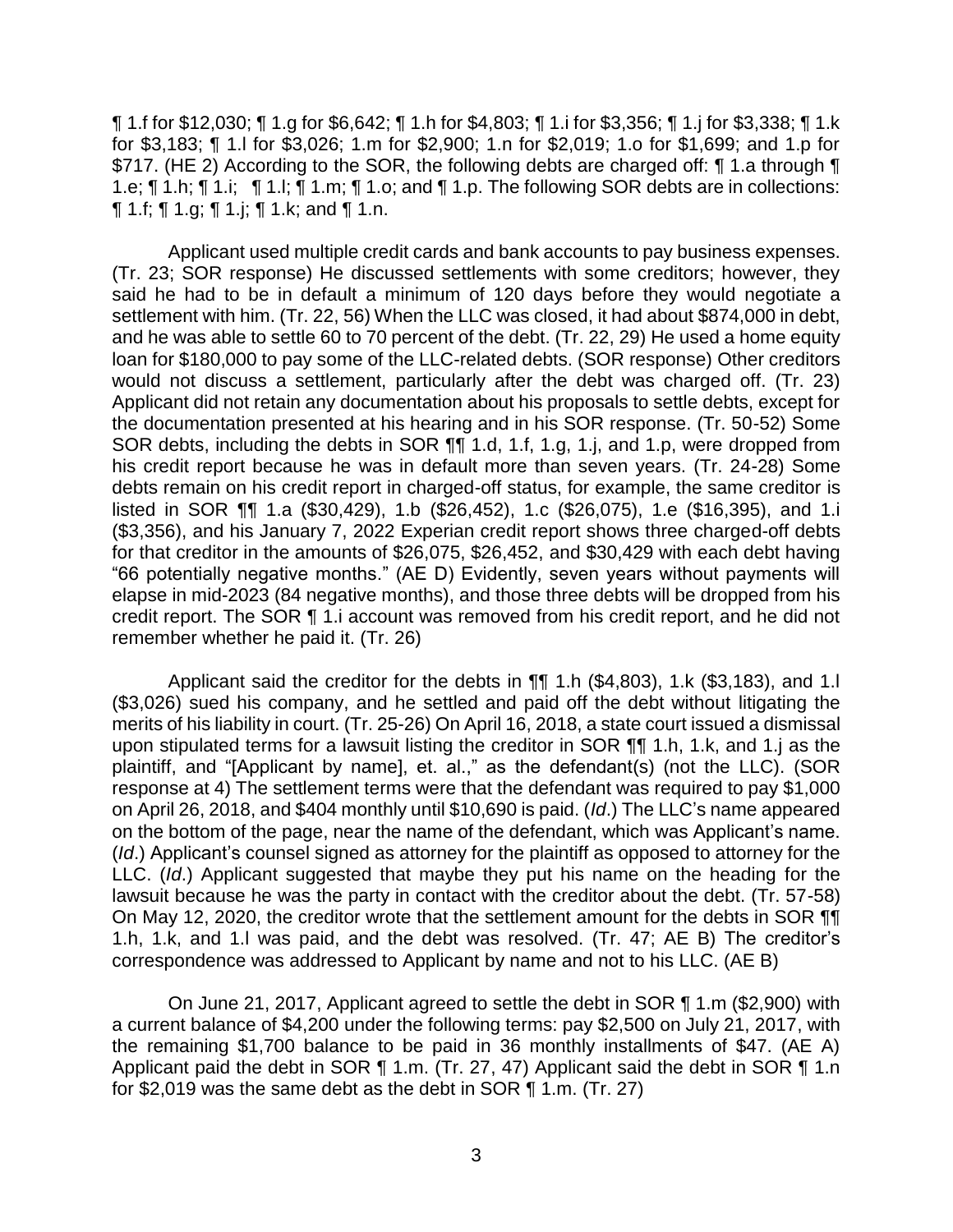Applicant said his spouse opened some of the accounts. (Tr. 28) He did not specify which accounts she opened, and he did not claim that any of them were solely her responsibility. Applicant contended the LLC was liable for the unpaid SOR debts, and he was not personally liable for them. (Tr. 28) Applicant did not receive any IRS Form 1099- C, cancellation of indebtedness, documents from the creditors. (Tr. 49)

 Applicant worked on negotiations with the creditors for about two years after he defaulted, and then he learned about his state's three-year statute of limitations from a credit counseling service. He waited for the three-year state statute of limitations to expire in some instances for debts. (Tr. 52, 54) He explained his rationale for handling of his debts as follows:

[S]o I was really holding out for those three years for some of these charge offs. So once I reached the three years, I thought I was in a good position to renegotiate now because they - - you know, I have nothing to lose, and they have everything to gain. So, I did contact them three years afterwards because I was in a strong position, and they were still not interested in making a settlement. (Tr. 52-53)

Applicant's federal and state income taxes are current. (Tr. 30) He is not delinquent on any federal debts. (Tr. 30) His mortgage on his residence is almost paid. (Tr. 30) His net monthly salary after deductions for taxes and for his retirement account is \$8,200. (Tr. 35) Last year, he received an additional \$97,000 in commissions. (Tr. 35) He estimated his after tax income in 2021 to be about \$250,000. He has about \$250,000 in his savings account. (Tr. 36) He owns several properties and has stock and crypto coin investments. (Tr. 36-47) He estimated his net worth to be about \$2.5 million. (Tr. 60) His credit score is in the 700s. (SOR response) He was unable to file for bankruptcy because his income was too high. (Tr. 55)

### **Character Evidence**

 evaluations, and management of a successful business support granting him access to contributions to the national defense. (AE G-J) The general sense of his character kind, and exceptionally intelligent. Applicant is not an alcoholic or a gambler, and he does not live beyond his means. (Tr. 61) He is patriotic, and he never does anything that is Applicant's character evidence, an award from a previous employer, performance classified information, and are important indicators of his excellent potential for important evidence is that Applicant is honest, thoughtful, diligent, responsible, loyal, generous, criminal or illegal. (Tr. 61)

#### **Policies**

 The U.S. Supreme Court has recognized the substantial discretion of the Executive Branch in regulating access to information pertaining to national security emphasizing, "no one has a 'right' to a security clearance." *Department of the Navy v. Egan*, 484 U.S. 518, 528 (1988). As Commander in Chief, the President has the authority to control access to information bearing on national security and to determine whether an individual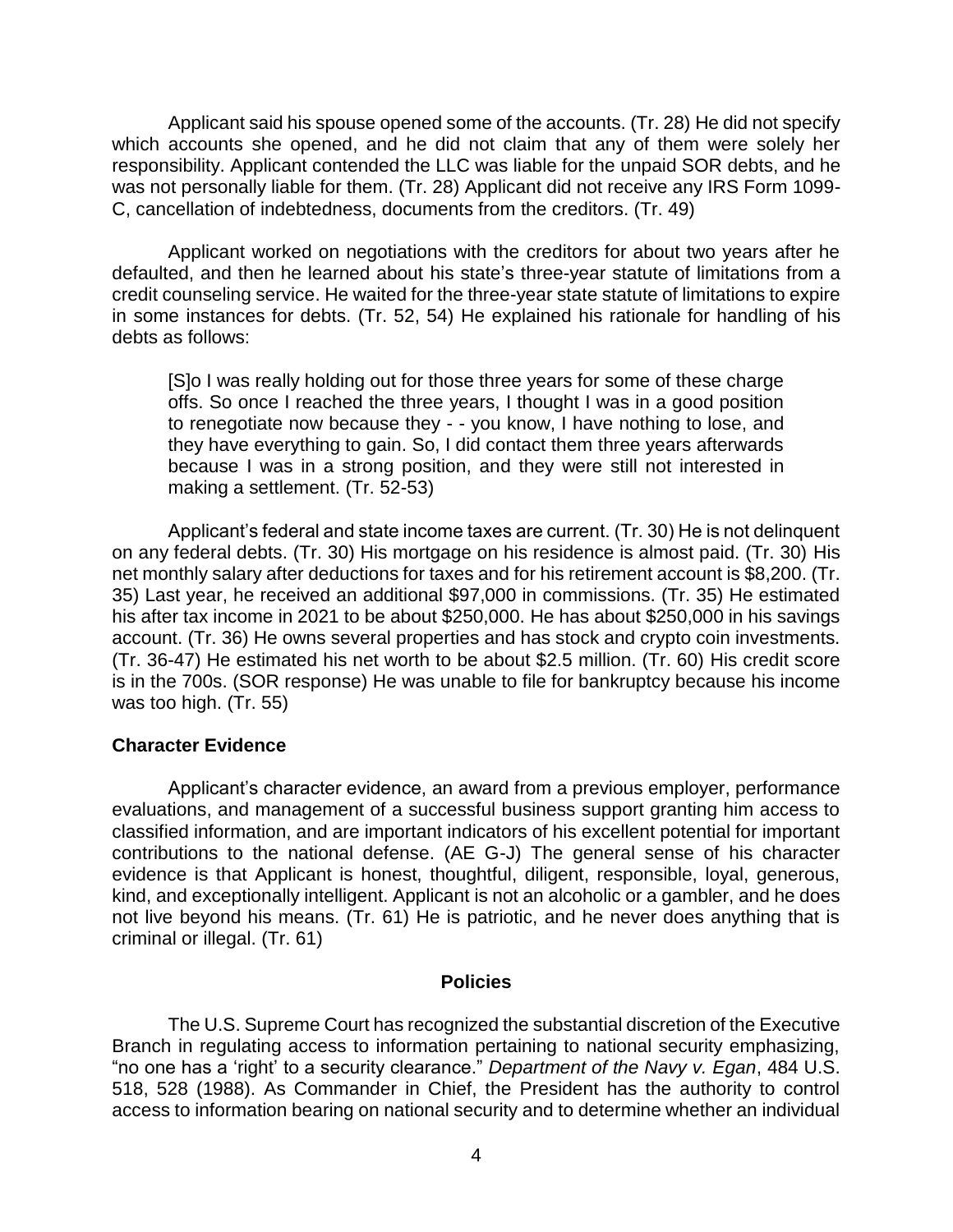is sufficiently trustworthy to have access to such information." *Id*. at 527. The President has authorized the Secretary of Defense or his designee to grant applicant's eligibility for access to classified information "only upon a finding that it is clearly consistent with the national interest to do so." Exec. Or. 10865, *Safeguarding Classified Information within Industry* § 2 (Feb. 20, 1960), as amended.

 Eligibility for a security clearance is predicated upon the applicant meeting the criteria contained in the adjudicative guidelines. These guidelines are not inflexible rules of law. Instead, recognizing the complexities of human behavior, these guidelines are applied in conjunction with an evaluation of the whole person. An administrative judge's overarching adjudicative goal is a fair, impartial, and commonsense decision. An administrative judge must consider all available, reliable information about the person, past and present, favorable and unfavorable.

 The Government reposes a high degree of trust and confidence in persons with access to classified information. This relationship transcends normal duty hours and endures throughout off-duty hours. Decisions include, by necessity, consideration of the possible risk the applicant may deliberately or inadvertently fail to safeguard classified information. Such decisions entail a certain degree of legally permissible extrapolation about potential, rather than actual, risk of compromise of classified information. Clearance decisions must be "in terms of the national interest and shall in no sense be a determination as to the loyalty of the applicant concerned." *See* Exec. Or. 10865 § 7. Thus, nothing in this decision should be construed to suggest that it is based, in whole or in part, on any express or implied determination about applicant's allegiance, loyalty, or patriotism. It is merely an indication the applicant has not met the strict guidelines the President, Secretary of Defense, and Director of National Intelligence have established for issuing a clearance.

 Initially, the Government must establish, by substantial evidence, conditions in the personal or professional history of the applicant that may disqualify the applicant from being eligible for access to classified information. The Government has the burden of establishing controverted facts alleged in the SOR. *See Egan*, 484 U.S. at 531. "Substantial evidence" is "more than a scintilla but less than a preponderance." *See v. Washington Metro. Area Transit Auth.*, 36 F.3d 375, 380 (4th Cir. 1994). The guidelines presume a nexus or rational connection between proven conduct under any of the criteria listed therein and an applicant's security suitability. *See* ISCR Case No. 95-0611 at 2 (App. Bd. May 2, 1996).

Once the Government establishes a disqualifying condition by substantial evidence, the burden shifts to the applicant to rebut, explain, extenuate, or mitigate the facts. Directive ¶ E3.1.15. An applicant "has the ultimate burden of demonstrating that it is clearly consistent with the national interest to grant or continue his [or her] security clearance." ISCR Case No. 01-20700 at 3 (App. Bd. Dec. 19, 2002). The burden of disproving a mitigating condition never shifts to the Government. *See* ISCR Case No. 02- 31154 at 5 (App. Bd. Sep. 22, 2005). "[S]ecurity clearance determinations should err, if they must, on the side of denials." *Egan*, 484 U.S. at 531; *see* AG ¶ 2(b).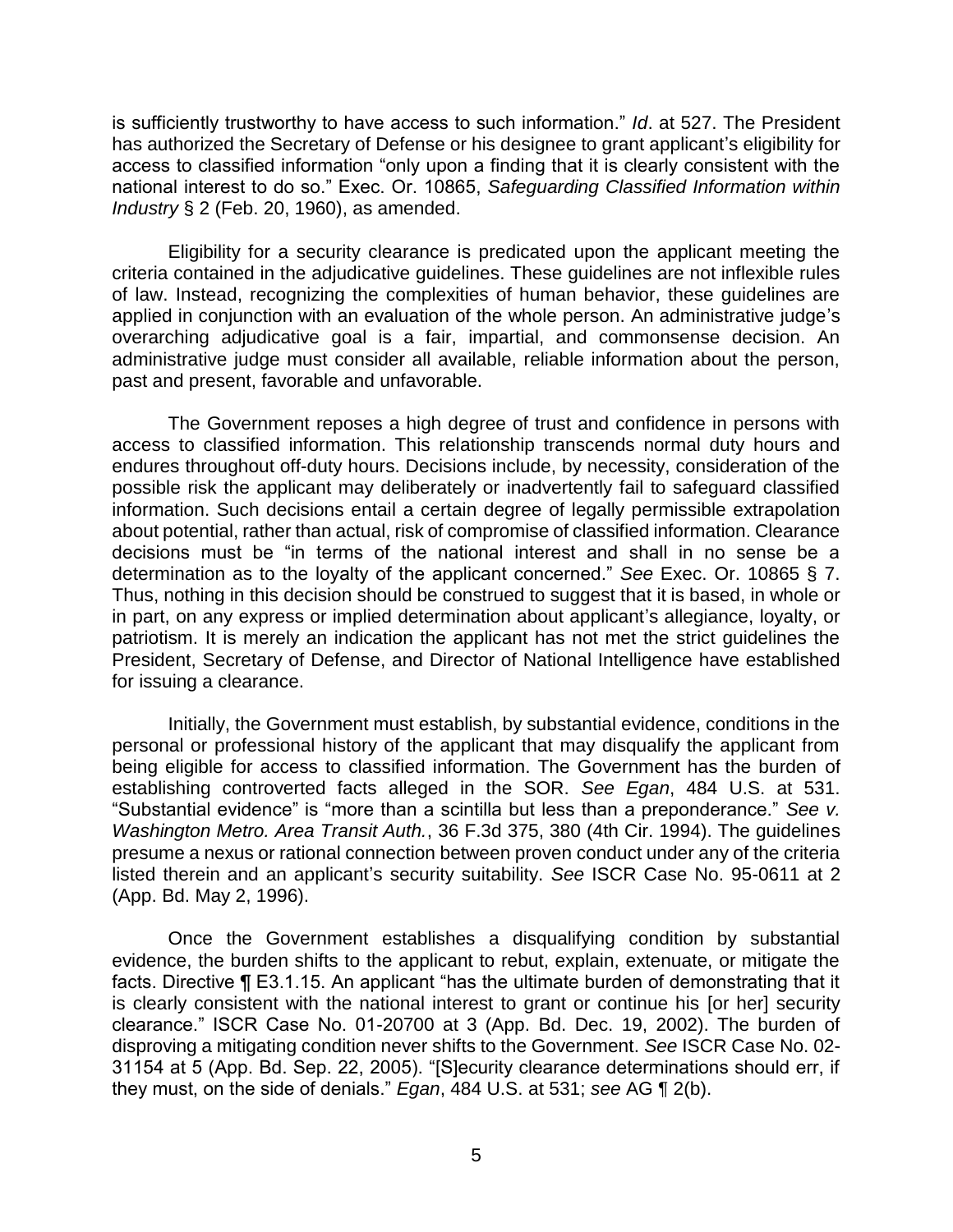## **Analysis**

## **Financial Considerations**

AG ¶ 18 articulates the security concern for financial problems:

 Failure to live within one's means, satisfy debts, and meet financial obligations may indicate poor self-control, lack of judgment, or unwillingness to abide by rules and regulations, all of which can raise questions about an individual's reliability, trustworthiness, and ability to protect classified or sensitive information. Financial distress can also be caused or exacerbated by, and thus can be a possible indicator of, other issues of personnel security concern such as excessive gambling, mental engage in illegal or otherwise questionable acts to generate funds. health conditions, substance misuse, or alcohol abuse or dependence. An individual who is financially overextended is at greater risk of having to

The Appeal Board explained the scope and rationale for the financial considerations security concern in ISCR Case No. 11-05365 at 3 (App. Bd. May 1, 2012) (citation omitted) as follows:

This concern is broader than the possibility that an applicant might knowingly compromise classified information in order to raise money in satisfaction of his or her debts. Rather, it requires a Judge to examine the totality of an applicant's financial history and circumstances. The Judge must consider pertinent evidence regarding the applicant's self-control, judgment, and other qualities essential to protecting the national secrets as well as the vulnerabilities inherent in the circumstances. The Directive presumes a nexus between proven conduct under any of the Guidelines and an applicant's security eligibility.

AG ¶ 19 includes disqualifying conditions that could raise a security concern and may be disqualifying in this case: "(b) unwillingness to satisfy debts regardless of the ability to do so"; and "(c) a history of not meeting financial obligations."

 In ISCR Case No. 08-12184 at 7 (App. Bd. Jan. 7, 2010), the Appeal Board explained:

It is well-settled that adverse information from a credit report can normally meet the substantial evidence standard and the government's obligations under [Directive] ¶ E3.1.14 for pertinent allegations. At that point, the burden shifts to applicant to establish either that [he or] she is not responsible for the debt or that matters in mitigation apply.

 19(a) and 19(c), requiring additional inquiry about the possible applicability of mitigating (internal citation omitted). The record establishes the disqualifying conditions in AG ¶¶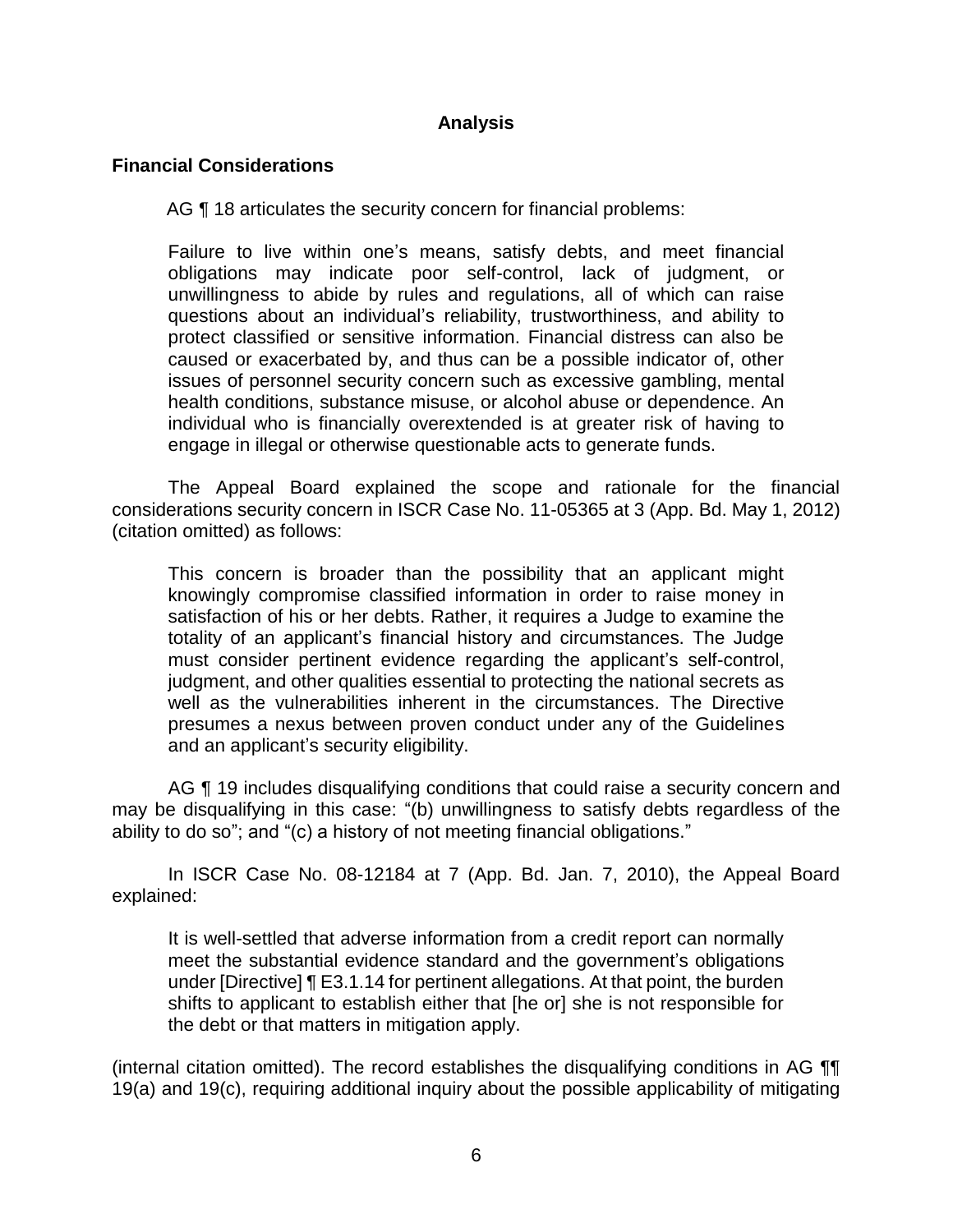conditions. Discussion of the disqualifying conditions is contained in the mitigation section, *infra*.

The financial considerations mitigating conditions under AG ¶ 20 are as follows:

(a) the behavior happened so long ago, was so infrequent, or occurred under such circumstances that it is unlikely to recur and does not cast doubt on the individual's current reliability, trustworthiness, or good judgment;

(b) the conditions that resulted in the financial problem were largely beyond the person's control (e.g., loss of employment, a business downturn, unexpected medical emergency, a death, divorce or separation, clear victimization by predatory lending practices, or identity theft), and the individual acted responsibly under the circumstances;

(c) the individual has received or is receiving financial counseling for the problem from a legitimate and credible source, such as a non-profit credit counseling service, and there are clear indications that the problem is being resolved or is under control;

(d) the individual initiated and is adhering to a good-faith effort to repay overdue creditors or otherwise resolve debts; and

(e) the individual has a reasonable basis to dispute the legitimacy of the past-due debt which is the cause of the problem and provides documented proof to substantiate the basis of the dispute or provides evidence of actions to resolve the issue.

In ISCR Case No. 10-04641 at 4 (App. Bd. Sept. 24, 2013), the DOHA Appeal Board explained Applicant's responsibility for proving the applicability of mitigating conditions as follows:

Once a concern arises regarding an Applicant's security clearance eligibility, there is a strong presumption against the grant or maintenance of a security clearance. *See Dorfmont v. Brown*, 913 F. 2d 1399, 1401 (9th Cir. 1990), *cert. denied*, 499 U.S. 905 (1991). After the Government presents evidence raising security concerns, the burden shifts to the applicant to rebut or mitigate those concerns. *See* Directive ¶ E3.1.15. The standard applicable in security clearance decisions is that articulated in *Egan*, *supra*. "Any doubt concerning personnel being considered for access to classified information will be resolved in favor of the national security." Directive, Enclosure 2 ¶ 2(b).

 Applicant described one circumstance beyond his control, which adversely affected his finances. He and his spouse owned an LLC, and expenses increased so significantly they were unable to continue the business. However, "[e]ven if Applicant's financial difficulties initially arose, in whole or in part, due to circumstances outside his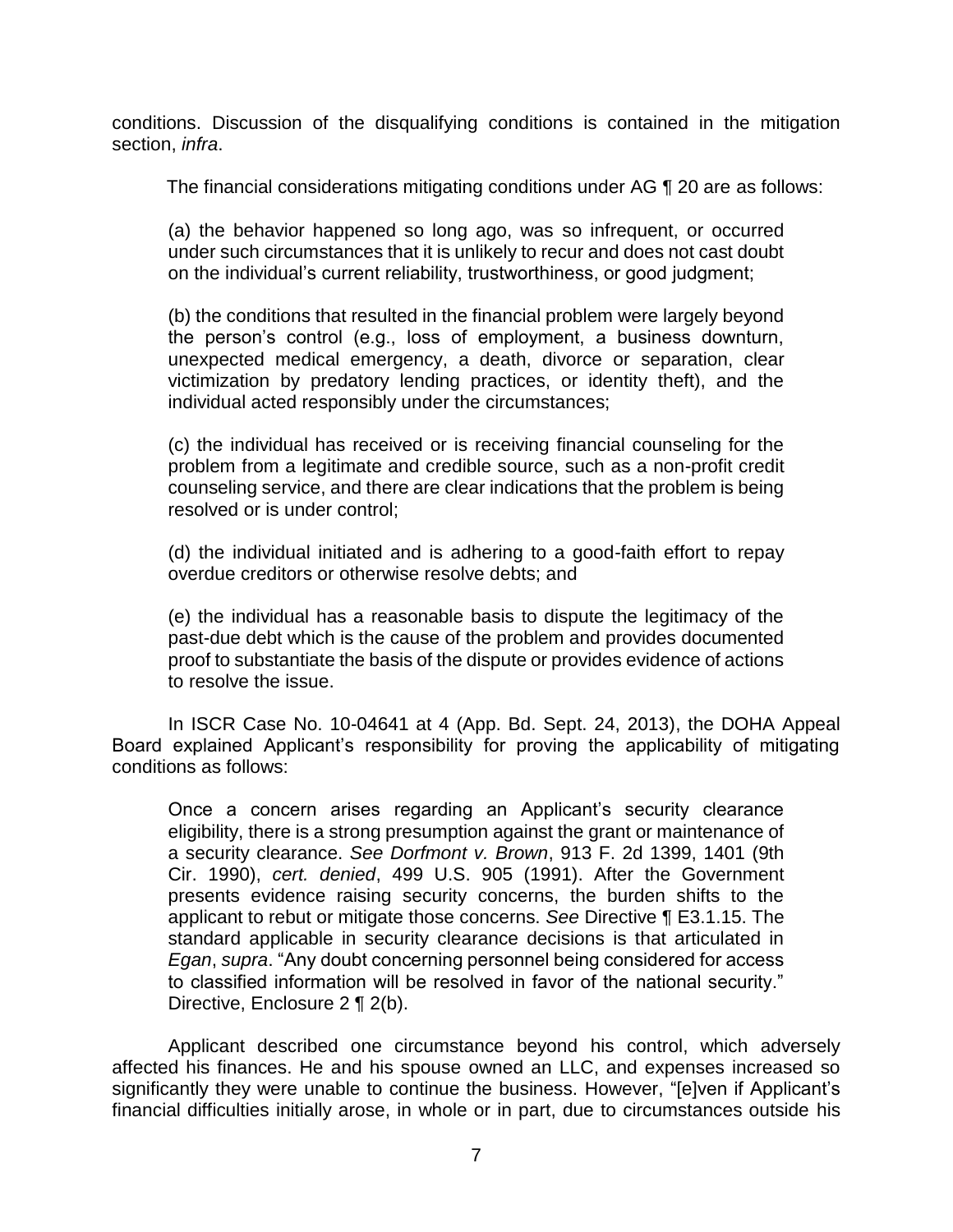manner when dealing with those financial difficulties." ISCR Case No. 05-11366 at 4 n.9 (App. Bd. Jan. 12, 2007) (citing ISCR Case No. 03-13096 at 4 (App. Bd. Nov. 29, 2005); ISCR Case No. 99-0462 at 4 (App. Bd. May 25, 2000); ISCR Case No. 99-0012 at 4 (App. control, the Judge could still consider whether Applicant has since acted in a reasonable Bd. Dec. 1, 1999)).

 Another component under AG ¶ 20(a) is whether Applicant maintained contact with creditors and attempted to negotiate partial payments to keep debts current. He intentionally stopped making payments to cause the debts to go into default to improve his negotiating position. Applicant did not provide supporting documentary evidence that he maintained contact with the SOR creditors except for the two creditors which filed lawsuits relating to the five debts in SOR  $\P\P$  1.h, 1.k, 1.l, 1.m, and 1.n. He did not provide letters or documents proposing settlements or payments to the other SOR creditors.

Applicant is credited with paying the debts in SOR ¶¶ 1.h (\$4,803), 1.k (\$3,183), 1.l (\$3,026), and ¶ 1.m (\$2,900). The debt in SOR ¶ 1.n (\$2,019) is the same debt as the debt in SOR ¶ 1.m. These five debts are mitigated.

 Applicant indicated several of his SOR debts were dropped from his credit report. "[T]hat some debts have dropped off his [or her] credit report is not meaningful evidence of debt resolution." ISCR Case No. 14-05803 at 3 (App. Bd. July 7, 2016) (citing ISCR Case No. 14-03612 at 3 (App. Bd. Aug. 25, 2015)). The Fair Credit Reporting Act requires removal of most negative financial items from a credit report seven years from the first date of delinquency or the debt becoming collection barred because of a state statute of limitations, whichever is longer. *See* Title 15 U.S.C. § 1681c. *See* Federal Trade be dropped from a credit report upon dispute when creditors believe the debt is not going to be paid, a creditor fails to timely respond to a credit reporting company's request for Commission website, *Summary of Fair Credit Reporting Act Updates at Section 605*, <https://www.consumer.ftc.gov/articles/pdf-0111-fair-credit-reporting-act.pdf>. Debts may information, or when the debt has been charged off.

 Applicant received reasonable and accurate financial advice that the state statute of limitations for credit card debt is three years. For a revolving line of credit, like a credit card, the clock starts running for statute of limitations purposes when the Applicant failed to make his minimum payment. From that point forward the credit card company must file a lawsuit against him in court within 3-years to enforce the debt or it is considered collection barred. State statutes of limitations for various types of debts range from 2 to 15 years. *See* Nolo Law for All website, Chart: Statutes of Limitations in All 50 States, 29941.html. According to the Federal Trade Commission, Consumer Information webpage, it is illegal under the Fair Debt Collection Practices Act for a creditor to threaten to sue to collect a time-barred debt. [http://www.consumer.ftc.gov/articles/0117-time](http://www.consumer.ftc.gov/articles/0117-time-barred-debts)- judicial value of application of the statute of limitations: [http://www.nolo.com/legal-encyclopedia/statute-of-limitations-state-laws-chart](http://www.nolo.com/legal-encyclopedia/statute-of-limitations-state-laws-chart-29941.html)barred-debts. The South Carolina Court of Appeals succinctly explained the societal and

Statutes of limitations embody important public policy considerations in that they stimulate activity, punish negligence and promote repose by giving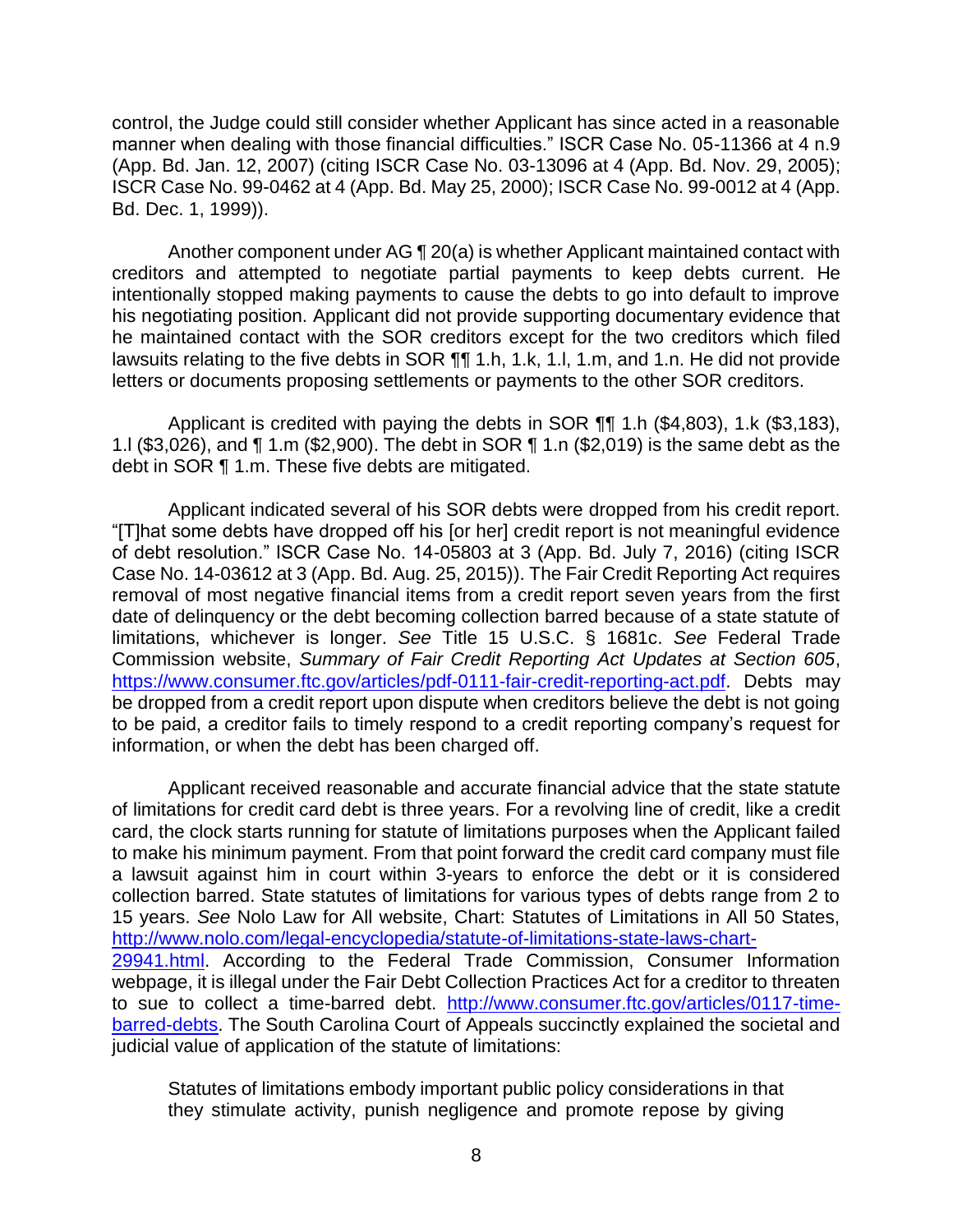security and stability to human affairs. The cornerstone policy consideration achieve finality in litigation. Significantly, statutes of limitations provide potential defendants with certainty that after a set period of time, they will not be [haled] into court to defend time-barred claims. Moreover, limitations periods discourage plaintiffs from sitting on their rights. Statutes of underlying statutes of limitations is the laudable goal of law to promote and limitations are, indeed, fundamental to our judicial system.

 *Carolina Marine Handling, Inc. v. Lasch*, 363 S.C. 169, 175-76, 609 S.E.2d 548, 552 (S.C. Ct. App. 2005) (internal quotation marks and citations omitted). South Carolina case law is not binding on state courts in other states. However, the South Carolina Court of Appeals' description of the basis for this long-standing legal doctrine is instructive. *See also Tulsa Professional Collection Services, Inc. v. Pope*, 485 U.S. 478, 486 (1988) (where the U.S. Supreme Court noted that "The State's interest in a self-executing statute of limitations is in providing repose for potential defendants and in avoiding stale claims.").

 Once Applicant stopped making payments, the creditor had to file suit within the statute of limitations to maintain the collectability of their debt. There is no evidence that the creditors in SOR ¶¶ 1.a through 1.g, 1.i, 1.j, 1.o, and 1.p took judicial action in court to pursue collection of these 11 debts totaling \$145,229. Assuming these 11 SOR debts are collection barred, they are still relevant to financial considerations security concerns:

Applicant's argument concerning the unenforceability of the largest debt due to the running of the statute of limitations fails to demonstrate the Judge erred. First, security clearance decisions are not controlled or limited by statutes of limitations. Second, absent an explicit act of Congress to the contrary, the Federal Government is not bound by state law in carrying out its functions and responsibilities. Applicant does not cite to any Federal statute that requires the Federal Government to be bound by state law in making security clearance decisions. Third, a security clearance adjudication is not a proceeding aimed at collecting an applicant's personal debts. Rather, it is a proceeding aimed at evaluating an applicant's judgment, reliability, and trustworthiness. Accordingly, even if a delinquent debt is legally unenforceable under state law, has been discharged in a bankruptcy, or is paid, the Federal Government is entitled to consider the facts and circumstances surrounding an applicant's conduct in incurring and failing to satisfy the debt in a timely manner. *See, e.g.*, ISCR Case No. 01- 09691 at 3 (App. Bd. Mar. 27, 2003). In this case, the Judge's consideration of the unenforceable debt in making her security clearance eligibility determination was not arbitrary, capricious, or contrary to law.

 ISCR Case No. 15-02326 at 3 (App. Bd. Oct. 14, 2014). The Appeal Board has "held that reliance on a state's statute of limitations does not constitute a good-faith effort to resolve financial difficulties and is of limited mitigative value." ISCR Case No. 15-01208 at 3 (App. Bd. Aug. 26, 2016) (citing ADP Case No. 06-18900 at 5 (App. Bd. Jun. 6, 2008); ISCR Case No. 03-04779 at 4 (App. Bd. Jul. 20, 2005); ISCR Case No. 01-09691 at 2-3 (App.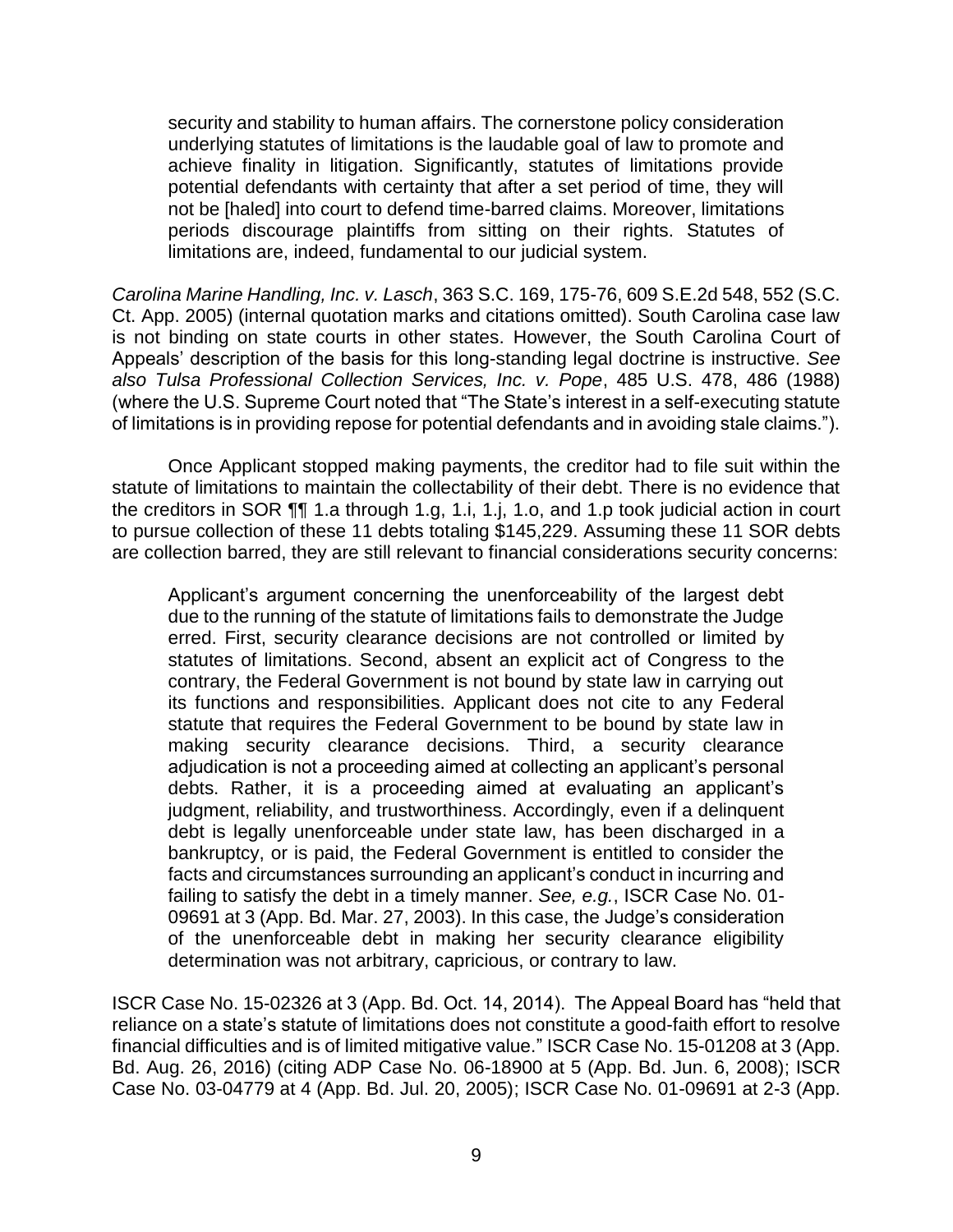Bd. Mar. 27, 2003)). *See, e.g.,* ISCR Case No. 08-01122 (App. Bd. Feb. 9, 2009) (reversing grant of security clearance); ADP Case No. 06-14616 (App. Bd. Oct. 18, 2007) (reversing grant of security clearance and stating "reliance upon legal defenses such as the statute of limitations does not necessarily demonstrate prudence, honesty, and reliability; therefore, such reliance is of diminished probative value in resolving trustworthiness concerns arising out of financial problems" (citing ISCR Case No. 03- 20327 at 4 (App. Bd. Oct. 26, 2006)).

 Applicant had ample financial resources over the last five years to resolve the 11 debts in SOR  $\P$ ¶ 1.a through 1.g, 1.i, 1.j, 1.o, and 1.p. There is no evidence that these 11 debts are being resolved. I have assumed that Applicant could not be held financially responsible for these 11 debts because of the state statute of limitations. However, he did not provide sufficient documentation about why he was unable to make greater documented progress resolving these 11 debts. He did not show with documentary evidence that the creditors would refuse payment notwithstanding the statute of limitations. There is insufficient assurance that this financial problem is being resolved. Under all the circumstances, he failed to establish mitigation of financial considerations security concerns.

## **Whole-Person Concept**

 Under the whole-person concept, the administrative judge must evaluate an conduct and all the circumstances. The administrative judge should consider the nine adjudicative process factors listed at AG ¶ 2(d): Applicant's eligibility for a security clearance by considering the totality of the Applicant's

(1) the nature, extent, and seriousness of the conduct; (2) the circumstances surrounding the conduct, to include knowledgeable participation; (3) the frequency and recency of the conduct; (4) the individual's age and maturity at the time of the conduct; (5) the extent to which participation is voluntary; (6) the presence or absence of rehabilitation and other permanent behavioral changes; (7) the motivation for the conduct; (8) the potential for pressure, coercion, exploitation, or duress; and (9) the likelihood of continuation or recurrence.

 clearance "must be an overall commonsense judgment based upon careful consideration of the guidelines" and the whole-person concept. My comments under Guideline F are incorporated in my whole-person analysis. Some of the factors in AG ¶ 2(d) were Under AG ¶ 2(c), "[t]he ultimate determination" of whether to grant a security addressed under that guideline but some warrant additional comment.

 Applicant is 61-year-old account manager. In 1979, he received an associate's degree in electronics, and he attended college for three years. He built a successful business with income of \$15,000,000. His character evidence, award from a previous employer, performance evaluations, and management of a successful business support granting him access to classified information, and are important indicators of his excellent potential for important contributions to the national defense. The general sense of his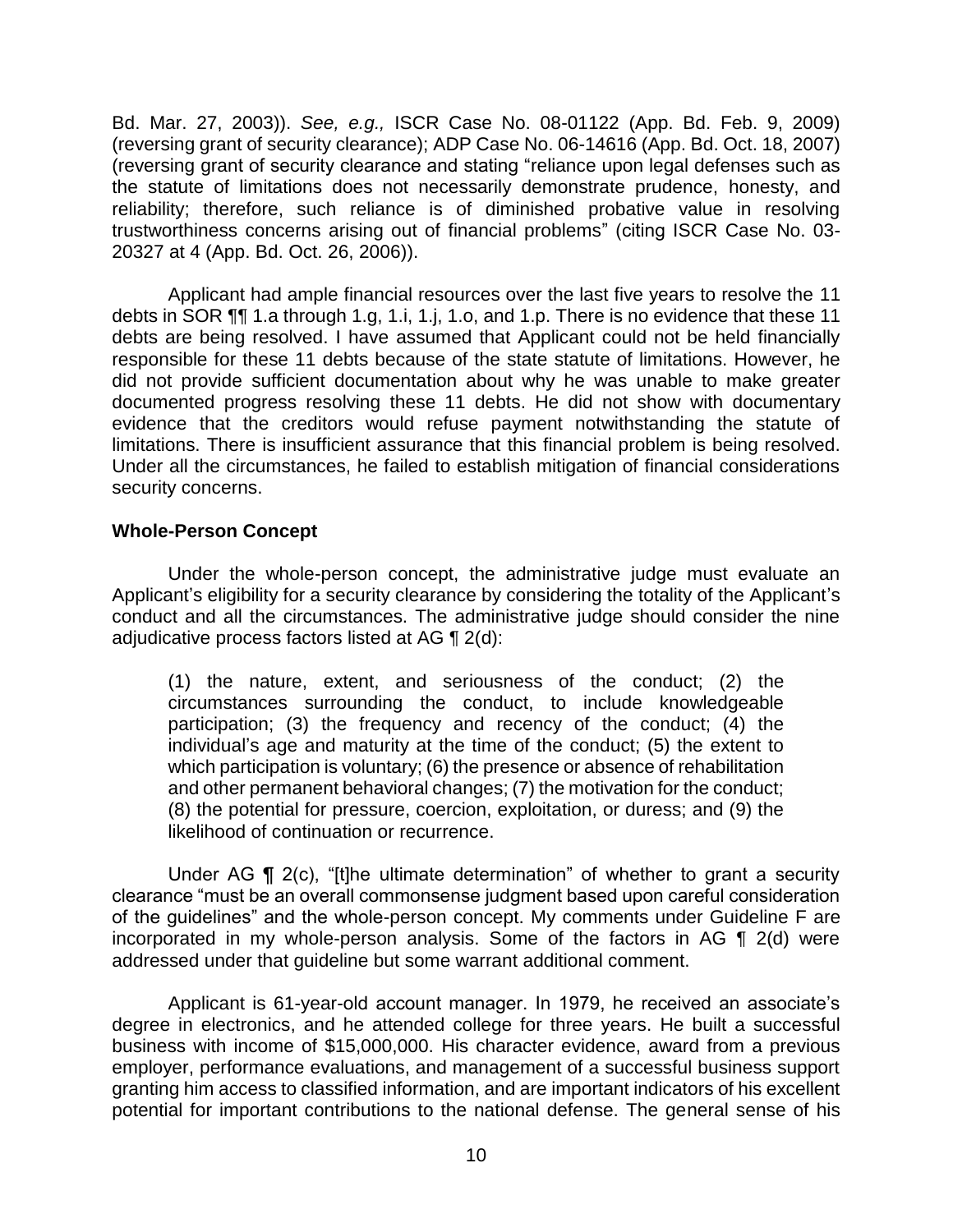character evidence is that Applicant is honest, thoughtful, diligent, responsible, loyal, generous, kind, and exceptionally intelligent. Applicant is not an alcoholic or a gambler, and he does not live beyond his means. He is patriotic, and he never does anything that is criminal or illegal.

 harmed by a circumstance beyond his control. All of his debts are current, except for the 11 debts in SOR ¶¶ 1.a through 1.g, 1.i, 1.j, 1.o, and 1.p. He is financially successful with and maintain their financial responsibilities. Aside from his unresolved SOR debts, he is Applicant provided important financial mitigating information. His finances were about \$2,500,000 in net worth. He and his spouse have ample income to pay their debts an excellent candidate for a security clearance.

 The evidence against grant of a security clearance is more substantial at this time. Applicant did not provide documentation about why he was unable to make greater documented progress resolving the 11 debts totaling \$145,229 in SOR ¶¶ 1.a through 1.g, 1.i, 1.j, 1.o, and 1.p. He did not provide persuasive documentary evidence showing he made specific and reasonable offers to settle the 11 debts. His lack of documented responsible financial action in regard to these 11 debts for the last five years raises unmitigated questions about his reliability, trustworthiness, and ability to protect classified information. *See* AG ¶ 18.

 It is well settled that once a concern arises regarding an applicant's security clearance eligibility, there is a strong presumption against granting a security clearance. *See Dorfmont*, 913 F. 2d at 1401. "[A] favorable clearance decision means that the record discloses no basis for doubt about an applicant's eligibility for access to classified information." ISCR Case No. 18-02085 at 7 (App. Bd. Jan. 3, 2020) (citing ISCR Case No.12-00270 at 3 (App. Bd. Jan. 17, 2014)).

 This decision should not be construed as a determination that Applicant cannot or will not attain the state of reform necessary for award of a security clearance in the future. With more effort towards documented resolution of his past-due debt, and a better track record of behavior consistent with his obligations, he may well be able to demonstrate persuasive evidence of his security clearance worthiness.

 I have carefully applied the law, as set forth in *Egan*, Exec. Or. 10865, the Directive, the AGs, and the Appeal Board's jurisprudence to the facts and circumstances in the context of the whole person. Applicant failed to mitigate financial considerations security concerns. concerns.<br>
11<br>
11